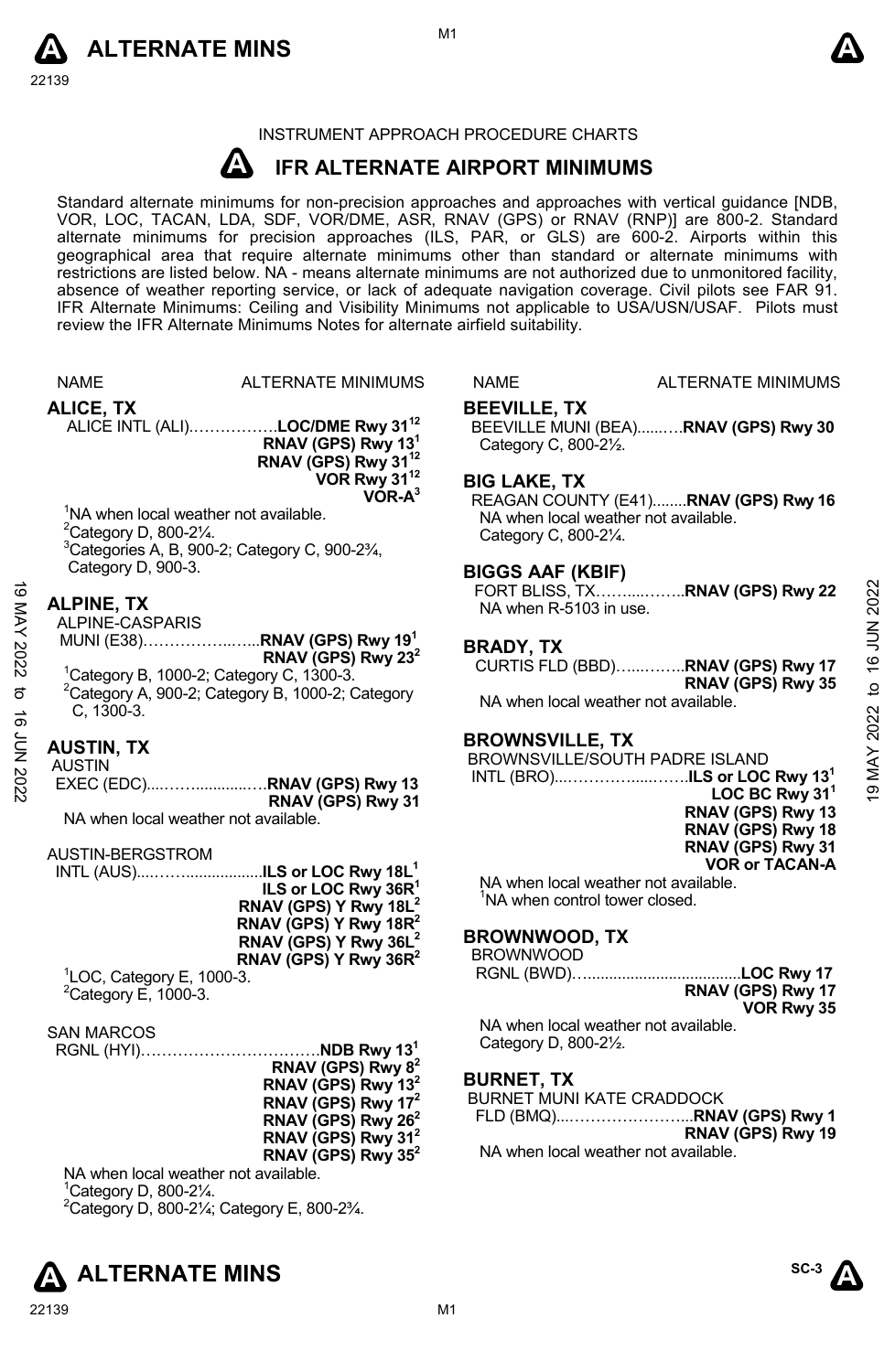

22139

| <b>NAME</b> | ALTERNATE MINIMUN |  |
|-------------|-------------------|--|
|             |                   |  |

### **CASTROVILLE, TX**

 CASTROVILLE MUNI (CVB)…………………...**RNAV (GPS) Rwy 16 RNAV (GPS) Rwy 34** 

NA when local weather not available. Category C, 900-2¼.

### **COLEMAN, TX**

COLEMAN MUNI (COM)…….**RNAV (GPS) Rwy 15 RNAV (GPS) Rwy 331** 

NA when local weather not available. 1 Category C, 800-2¼.

### **COMANCHE, TX**  COMANCHE

COUNTY-CITY (MKN)……….**RNAV (GPS) Rwy 17 RNAV (GPS) Rwy 35**  NA when local weather not available.

### **CORPUS CHRISTI, TX**

|             | <b>CORPUS CHRISTI</b>                                                                   | FORT HOOD/KILLEEN. TX                            |              |
|-------------|-----------------------------------------------------------------------------------------|--------------------------------------------------|--------------|
|             | INTL (CRP)ILS or LOC Rwy 13 <sup>1</sup>                                                | <b>ROBERT GRAY</b>                               |              |
|             | ILS or LOC Rwy 36 <sup>24</sup>                                                         | ILS or LOC Rwy 15 $^{\rm h}$<br>AAF (GRK)        |              |
|             | LOC Rwy $31^2$                                                                          | ILS or LOC Rwy 33 <sup>1</sup>                   |              |
|             | RNAV (GPS) Rwy 18 <sup>3</sup>                                                          | RNAV (GPS) Rwy 15 <sup>2</sup>                   |              |
| ಠ           | RNAV (GPS) X Rwy 31 <sup>3</sup>                                                        | RNAV (GPS) Rwy 33 <sup>2</sup>                   |              |
|             | RNAV (GPS) Y Rwy 13 <sup>3</sup>                                                        | $\degree$ LOC, Category E, 800-2 $\frac{1}{2}$ . |              |
|             | RNAV (GPS) Y Rwy 31 <sup>3</sup>                                                        | $2$ Category E, 800-2 $\frac{1}{2}$ .            |              |
|             | RNAV (GPS) Y Rwy 36 <sup>3</sup>                                                        |                                                  |              |
| MAY 2022    | VOR or TACAN Rwy 1834                                                                   | <b>FORT STOCKTON, TX</b>                         | 16 JUN 2022  |
|             | $^1$ ILS, LOC, Category C, 800-2 $\frac{1}{4}$ ;                                        | FORT STOCKTON-PECOS                              |              |
| ಕ           | Category D, 800-21/ <sub>2</sub> ; Category E, 800-23/4.                                |                                                  | $\mathsf{a}$ |
|             | <sup>2</sup> LOC, Category C, 800-21/ <sub>4</sub> ; Category D, 800-21/ <sub>2</sub> ; | RNAV (GPS) Rwy 30 <sup>1</sup>                   |              |
|             | Category E, 800-2 <sup>3</sup> / <sub>4</sub> .                                         | VOR Rwy 12                                       | 2022         |
|             |                                                                                         |                                                  |              |
|             | <sup>3</sup> Category C, 800-21/ <sub>4</sub> ; Category D, 800-21/ <sub>2</sub> ;      | Category D, 800-21/2.                            | MAY          |
|             | Category E, 800-23/4.                                                                   | NA when local weather not available.             |              |
| 16 JUN 2022 | <sup>4</sup> NA when local weather not available.                                       | ---------------                                  |              |
|             |                                                                                         |                                                  |              |

### **COTULLA, TX**

 COTULLA-LA SALLE COUNTY (COT)……………………………….**VOR-A**  NA when local weather not available.

### **DEL RIO, TX**

DEL RIO INTL (DRT)………..**RNAV (GPS) Rwy 131** 

**VOR-A23**

NA when local weather not available. Category D, 800-2¼. NA when Del Rio APP CON closed. Category C, 800-2 $\frac{1}{4}$ . Category D, 800-2 $\frac{1}{2}$ .

### **EDINBURG, TX**

SOUTH TEXAS INTL AT EDINDBURG (EBG)...…....…**RNAV (GPS) Rwy 14 RNAV (GPS) Rwy 32** 

Category D, 800-2¼.

MS NAME ALTERNATE MINIMUMS

M<sub>2</sub>

### **EL PASO, TX**

EL PASO INTL (ELP)...……….**ILS or LOC Rwy 221 LOC/DME Rwy 42 RADAR-134** 

**RNAV (GPS) Rwy 26R2 RNAV (GPS) X Rwy 42 RNAV (GPS) Y Rwy 222 RNAV (GPS) Y Rwy 26L2** 

**VOR Rwy 26L3**

 $^{1}$ LOC, Category D, 800-21⁄<sub>4</sub>; Category E, 800-21⁄<sub>2</sub>. Category D, 800-2¼. 3 Category D, 800-2¼; Category E, 800-2½. 4 NA when local weather not available.

### **FALFURRIAS, TX**

```
BROOKS
```
COUNTY (BKS)...…………….**RNAV (GPS) Rwy 17 RNAV (GPS) Rwy 35** 

Category C, 900-2½; Category D, 900-2¾.

### **FORT HOOD/KILLEEN, TX**

# ROBERT GRAY<br>AAF (GRK)

| AAF (GRK) <b>ILS or LOC Rwv 15<sup>1</sup></b> |                                |
|------------------------------------------------|--------------------------------|
|                                                | ILS or LOC Rwy 33 <sup>1</sup> |
|                                                | RNAV (GPS) Rwy 15 <sup>2</sup> |
|                                                | RNAV (GPS) Rwy 33 <sup>2</sup> |
| $1$ LOC, Category E, 800-2 $\frac{1}{2}$ .     |                                |
| $20 - 1 - 20 = 5$ 000.01/                      |                                |

### **FORT STOCKTON, TX**

### **FREDERICKSBURG, TX**  GILLESPIE

| uilleorie |                   |
|-----------|-------------------|
|           |                   |
|           | RNAV (GPS) Rwy 32 |
|           | <b>VOR/DME-A</b>  |

NA when local weather not available. Category C, 900-2½.

### **GEORGETOWN, TX**

### **GEORGETOWN**

MUNI (GTU)...……………...**RNAV (GPS) Rwy 111** 

**RNAV (GPS) Rwy 18 RNAV (GPS) Rwy 291 RNAV (GPS) Rwy 36** 

Category D, 900-2¾. <sup>1</sup>NA when local weather not available.



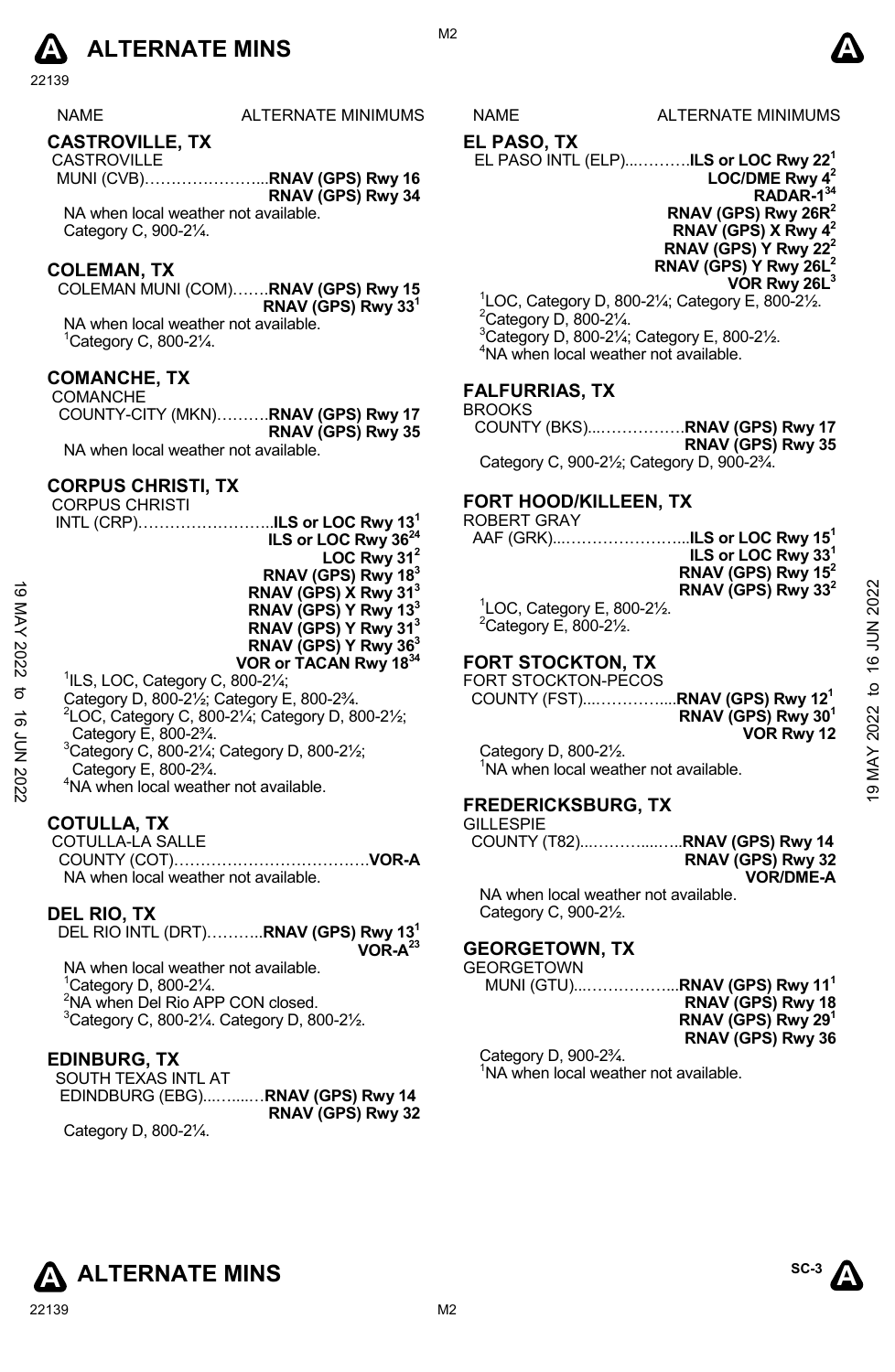# **A** ALTERNATE MINS  $\bullet$

22139

NAME ALTERNATE MINIMUMS NAME ALTERNATE

- **HARLINGEN, TX**  VALLEY INTL (HRL)………**ILS or LOC Rwy 17R12 LOC/DME BC Rwy 35L1 RNAV (GPS) Rwy 17L2 RNAV (GPS) Rwy 35R2 RNAV (GPS) Y Rwy 13 RNAV (GPS) Y Rwy 17R12** 
	- **RNAV (GPS) Y Rwy 35L12 VOR Rwy 17L2**

**VOR/DME Y or TACAN Rwy 3123** <sup>1</sup>NA when control tower closed. <sup>2</sup>NA when local weather not available.

 ${}^{3}$ Categories A, B, 1000-2; Categories C, D, 1000-3.

### **HEBRONVILLE, TX**

JIM HOGG COUNTY (HBV)..……………**RNAV (GPS) Rwy 13**  NA when local weather not available.

### **HONDO, TX**

SOUTH TEXAS RGNL AT HONDO (HDO).………....**RNAV (GPS) Rwy 17L RNAV (GPS) Rwy 35R** 

NA when local weather not available.

# **INGLESIDE, TX**

MC CAMPBELL-PORTER (TFP).…………….**RNAV (GPS) Rwy 13 RNAV (GPS) Rwy 31**  NA when local weather not available. Category C, 900-2½; Category D, 1000-3. 19 MAY 2022 to 16 JUN 202219 MAY 2022 to 16 JUN 2022

## **KENEDY, TX**

KENEDY

RGNL (2R9)....…….............….**RNAV (GPS) Rwy 34**  NA when local weather not available.

### **KERRVILLE, TX**

KERRVILLE MUNI/LOUIS SCHREINER FLD (ERV).…….……………..**RNAV (GPS) Rwy 121 RNAV (GPS) Rwy 302 VOR-A3**

NA when local weather not available. 1 Category C, 800-2¼; Category D, 1000-3.  $2$ Category C, 800-2 $\frac{1}{4}$ .

 $3$ Categories A, B, 900-2, Category C, 900-2 $\frac{1}{2}$ .

### **LAMPASAS, TX**

LAMPASAS (LZZ).………..............................**VOR-A**  NA when local weather not available.

# **LAREDO, TX**

### LAREDO INTL (LRD)...……….........….**ILS or LOC Rwy 18R12** LOC BC Rwy 36L<sup>12</sup> **RNAV (GPS) Rwy 143 RNAV (GPS) Rwy 18L3 RNAV (GPS) Rwy 18R3 RNAV (GPS) Rwy 323 RNAV (GPS) Rwy 36L3 VOR or TACAN Rwy 143**

**VOR or TACAN Rwy 323** <sup>1</sup>NA when control tower closed.  $^{2}$ LOC, Category D, 800-2¼; Category E, 800-2½.  $3$ Category D, 800-21⁄<sub>4</sub>; Category E, 800-21⁄<sub>2</sub>.

### **LLANO, TX**

LLANO MUNI (AQO)…………**RNAV (GPS) Rwy 17 VOR Rwy 31 VOR-A** 

NA when local weather not available.

### **MARFA, TX**

MARFA MUNI (MRF)…………**RNAV (GPS) Rwy 31 VOR Rwy 31** 

Category D, 1000-3.

# **MC ALLEN, TX**

| <b>MC ALLEN MILLER</b> |                                          |
|------------------------|------------------------------------------|
|                        | INTL (MFE)ILS or LOC Rwy 14 <sup>1</sup> |
|                        | ILS or LOC Rwy 32 <sup>1</sup>           |
|                        | <b>RNAV</b> (GPS) Rwy $14^2$             |
|                        |                                          |

 $32<sup>1</sup>$ <br>14<sup>2</sup> **RNAV (GPS) Rwy 142 RNAV (GPS) Rwy 322 VOR Rwy 142 VOR Rwy 322** 

NA when local weather not available. 1 ILS, Category D, 700-2¼; LOC, Category D, 800-  $2\frac{1}{4}$ .  $2$ Category D, 800-2 $\frac{1}{4}$ .

### **MIDLAND, TX**

| MIDLAND |  |  |  |  |  |
|---------|--|--|--|--|--|
|         |  |  |  |  |  |

MIDLAND AIRPARK (MDD)…………….**RNAV (GPS) Rwy 251 RNAV (GPS) Rwy 34 VOR Rwy 251**  NA when local weather not available.

<sup>1</sup>Category D, 900-3.

MIDLAND INTL AIR AND SPACE

PORT (MAF)…………………..**ILS or LOC Rwy 1012 VOR or TACAN Rwy 34L3 VOR or TACAN Rwy 16R3** 1 ILS, Category D, 700-2; Category E, 800-2½;

LOC, Category E, 800-2½. <sup>2</sup>NA when control tower closed.

 $3$ Category E, 800-2 $\frac{1}{2}$ .





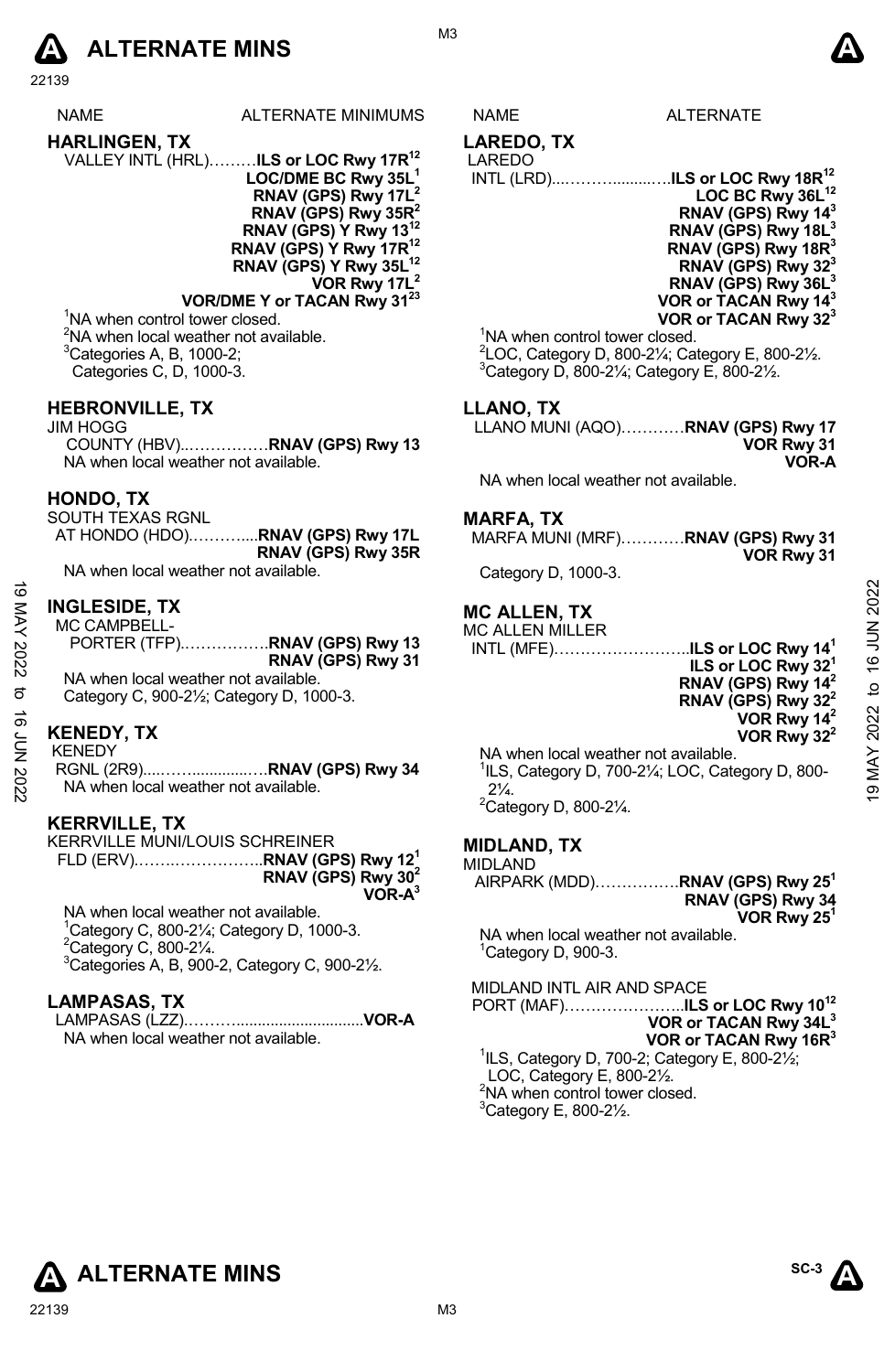

22139

| ۹M | <b>MINIMI</b><br>∆ו∩ר<br>Έ<br>Λ.<br>' ™⊾<br>ᇺ | '∖M∟ | - |
|----|-----------------------------------------------|------|---|
|    |                                               |      |   |

# **NEW BRAUNFELS, TX**

- NEW BRAUNFELS NTL (BAZ)..……………….…..**RNAV (GPS) Rwy 13 RNAV (GPS) Rwy 17** 
	- **RNAV (GPS) Rwy 31** 
		- **RNAV (GPS) Rwy 35**

NA when local weather not available.

### **ODESSA, TX**

ODESSA-SCHLEMEYER FLD (ODO)…………………….**RNAV (GPS) Rwy 11 RNAV (GPS) Rwy 20 RNAV (GPS) Rwy 29 VOR-A** 

NA when local weather not available.

### **PECOS, TX**

PECOS MUNI (PEQ)…………**RNAV (GPS) Rwy 14 RNAV (GPS) Rwy 32**  NA when local weather not available. Category C, 800-2¼; Category D, 800-2½.

### **PLEASANTON, TX**

### **PORT ARANSAS, TX**

| MUSTANG                              |                   |
|--------------------------------------|-------------------|
| BEACH (RAS)RNAV (GPS) Rwy 12         |                   |
|                                      | RNAV (GPS) Rwy 30 |
| NA when local weather not available. |                   |

## **PORT ISABEL, TX**

COUNTY (PIL)..……………..**RNAV (GPS) Rwy 13**  NA when local weather not available.

### **ROBSTOWN, TX**  NUECES

| טבטבט                                |                   |
|--------------------------------------|-------------------|
| COUNTY (RBO)RNAV (GPS) Rwy 13        |                   |
|                                      | RNAV (GPS) Rwy 31 |
| NA when local weather not available. |                   |

### **ROCKPORT, TX**

| ARANSAS                              |                             |
|--------------------------------------|-----------------------------|
|                                      |                             |
|                                      | RNAV (GPS) Rwy 18           |
|                                      | RNAV (GPS) Rwy 32           |
|                                      | RNAV (GPS) Rwy 36           |
|                                      | VOR or TACAN-A <sup>1</sup> |
| NA when local weather not available. |                             |

1 Category C, 800-2¼.

### **ROCKSPRINGS, TX**

EDWARDS COUNTY (ECU)………………………..**VOR Rwy 14**  NA when local weather not available.

### **SAN ANGELO, TX**  SAN ANGELO RGNL/

# MATHIS FLD (SJT)….........**ILS Y or LOC Y Rwy 312**

**NDB Rwy 33 RADAR-134 RNAV (GPS) Rwy 35 RNAV (GPS) Rwy 185 RNAV (GPS) Rwy 215 RNAV (GPS) Rwy 365 VOR/DME or TACAN Rwy 35**

### $1$ LOC, Category D, 800-2 $\frac{1}{2}$ , Category E, 800-2 $\frac{3}{4}$ . <sup>2</sup>LOC, NA when control tower closed. <sup>3</sup>NA when control tower closed. 4 Category D, 800-2½.

5 Category D, 800-2½; Category E, 800-2¾.

### **SAN ANTONIO, TX**

| BOERNE STAGE |                   |
|--------------|-------------------|
|              |                   |
|              | RNAV (GPS) Rwy 35 |

NA when local weather not available.

### SAN ANTONIO

| ಠ           | PLEASANIUN.IX<br><b>PLEASANTON</b><br>MUNI (PEZ)RNAV (GPS) Rwy 34<br>NA when local weather not available. | INTL (SAT)ILS or LOC Rwy 4 <sup>1</sup><br>ILS or LOC Rwy $13R^2$<br>ILS or LOC Rwy 31L <sup>3</sup><br>RNAV (GPS) Y Rwy 4 <sup>4</sup>                            |             |
|-------------|-----------------------------------------------------------------------------------------------------------|--------------------------------------------------------------------------------------------------------------------------------------------------------------------|-------------|
| KAY<br>2022 | <b>PORT ARANSAS, TX</b><br><b>MUSTANG</b>                                                                 | RNAV (GPS) Y Rwy 13R <sup>5</sup><br>RNAV (GPS) Y Rwy 22 <sup>4</sup><br>RNAV (GPS) Y Rwy 31L <sup>4</sup><br>${}^{1}$ ILS, LOC, Category D, 800-2 $\frac{1}{4}$ . | 16 JUN 2022 |
| ನ<br>ಹೆ     | RNAV (GPS) Rwy 30<br>NA when local weather not available.                                                 | $2$ LOC, Category D, 800-2 $\frac{1}{2}$ .<br>$3$ LOC, Category D, 800-2 $\frac{1}{4}$ .<br>$4$ Category D, 800-2 $\frac{1}{4}$ .                                  | ₫<br>2022   |
|             | <b>PORT ISABEL, TX</b>                                                                                    | <sup>5</sup> Categories A, B, 900-2; Category C, 900-21/ <sub>2</sub> ;                                                                                            |             |
|             | PORT ISABEL-CAMERON                                                                                       | Category D, 900-2 <sup>3</sup> / <sub>4</sub> .                                                                                                                    | ≿           |
| 70N 2022    | NA when local weather not available.                                                                      | SINTON TX                                                                                                                                                          | ග           |

### **SINTON, TX**

| ALFRED C BUBBA |                   |
|----------------|-------------------|
|                |                   |
|                | RNAV (GPS) Rwy 32 |
|                | VOR Rwy 14        |

NA when local weather not available.

### **TAYLOR, TX**  TAYLOR

| AILUR                                |            |
|--------------------------------------|------------|
| MUNI (T74) RNAV (GPS) Rwy 17         |            |
|                                      | VOR Rwy 17 |
| NA when local weather not available. |            |

### **TEMPLE, TX**

| DRAUGHON-MILLER CENTRAL           |                   |
|-----------------------------------|-------------------|
| TEXAS RGNL (TPL)RNAV (GPS) Rwy 15 |                   |
|                                   | RNAV (GPS) Rwy 33 |
| Category D, 800-21/4.             |                   |





### M4